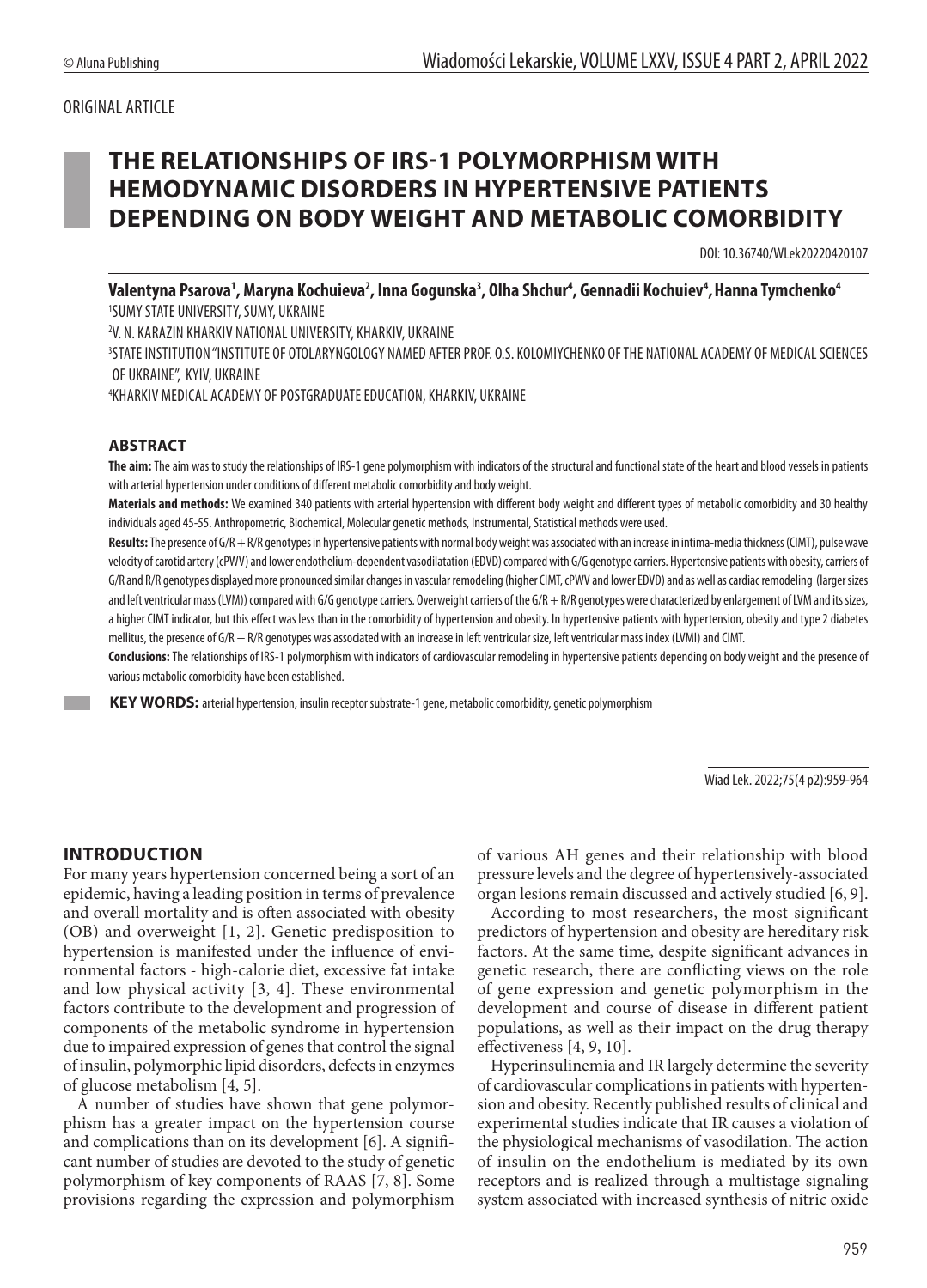| <b>TWELF IS DISTINGUIUS OF A 2010 AT A 44 YO MALLA CHECKER CONTROLLED SUGGERY STORES</b> |                                                      |                         |                              |                                    |                |  |  |  |  |
|------------------------------------------------------------------------------------------|------------------------------------------------------|-------------------------|------------------------------|------------------------------------|----------------|--|--|--|--|
|                                                                                          | <b>Group 1</b>                                       | Group 2                 | Group 3                      | Group 4                            | Group 5        |  |  |  |  |
| <b>Genotype</b>                                                                          | <b>AH</b> and normal<br>$AH + obsity$<br>body weight |                         | <b>AH and overweight</b>     | AH, obesity and<br>type 2 diabetes | The test group |  |  |  |  |
|                                                                                          | $n = 200$                                            | $n=50$                  | $n=50$                       | $n=40$                             | $n=30$         |  |  |  |  |
| G/G                                                                                      | 110 (55%) <sup>1-5</sup>                             | 32 (64%) <sup>2-5</sup> | 22 (44%) <sup>2-3, 3-5</sup> | 16 (40%) <sup>2-4, 4-5</sup>       | 25 (83,4%)     |  |  |  |  |
| $G/R + R/R$                                                                              | 90 (45%) <sup>1-5</sup>                              | 18 (36%)                | 28 (56%) <sup>3-5</sup>      | 24(60%) <sup>4-5</sup>             | 5(16,6%)       |  |  |  |  |

Note. 1-5 – statistically significant differences between groups 1 and 5;2-3 – statistically significant differences between groups 2 and 3; 2-4 – statistically significant differences between groups 2 and 4; 2-5 – statistically significant differences between groups 2 and 5; 3-5 – statistically significant differences between groups 3 and 5;4-5 – statistically significant differences between groups 4 and 5.

(NO). In patients with hypertension in the conditions of IR significantly induced NO endothelium-dependent vasodilation (EDVD) [11].

Presence of two components: genetic (hereditary) and acquired is clearly traced in the IR development [12]. Despite the fact that IR has a clear genetic condition, the exact genetic disorders that underlie it have not yet been identified. That indicates its polygenic nature. One of the most recognized polymorphisms of the IRS-1 gene, which is associated with the development of IR in many populations, is G972R - polymorphism [13, 14].

The results of numerous studies of IRS-1 polymorphism have proved its association with the development of type 2 diabetes in different populations [13–17], but there are insufficient data on its influence on the formation of comorbidity of hypertension and obesity, in particular, at the stage of IR absence.

## **THE AIM**

The aim was to study the relationships of IRS-1 gene polymorphism with indicators of the structural and functional state of the heart and blood vessels in patients with arterial hypertension under conditions of different metabolic comorbidity and body weight.

## **MATERIALS AND METHODS**

Clinical - anamnestic with office measurement and home blood pressure monitoring in accordance with the 2018 ESC/ESH Guidelines for the management of AH [1] - to assess the clinical manifestations of AH and study the etiological factors of the disease. Anthropometric - to assess the degree of obesity and diagnose abdominal obesity height, body weight, body mass index, waist circumference, thigh volume, index «waist – thigh" were determined. The insulin concentration, fasting glycemia were determined for calculating the HOMA index. Molecular genetic methods using polymerase chain reaction - established the presence of genetic polymorphisms G972R gene IRS-1 (genotypes G/G, G/R and R/R ). Instrumental - to assess the structural and functional state of the heart and blood vessels the ultrasound scanner "IMAGIC Agile" was used.

Left ventricular diastolic function was evaluated by pulmonary artery blood flow and transmitral diastolic blood flow in pulsed Doppler with the determination of the following parameters: maximum early LV filling rate in spectral mode (E), maximum late (atrial) filling speed (A), ratio of maximal rates of early and late filling of LV at spectral mode (E/A), time of isovolumic relaxation of LV (IVRT), time of deceleration early diastolic flow rate (DT), maximum early LV filling rate at tissue mode (e´), mean pulmonary artery pressure (AP) by Kitabatake, ratio of E and  $e'$  (E/ $e'$ ). For studying endothelial function, the degree of endothelium-dependent vasodilation (EDVD) in reactive hyperemia was determined in all patients according to the method of Celermajer D.S. in the modification of the method by Ivanova O.V. [18, 19]. We measured the intima media thickness (СIMT) of the carotid artery according to the generally accepted method. The pulse wave velocity (PWV) in the carotid artery (сPWV) was determined by the W-Track method; determination of the PWV in the abdominal aorta (aPWV) was performed using a phased sensor.

Difference between SBP and DBP evaluated as pulse BP. Average BP was calculated by the formula:

Average  $BP = 0.42 \times (SBP - DBP) + DBP$ 

The volumes of left and right atria (LAV and RAV, respectively), end-systolic and end-diastolic diameters (LVESD and LVEDD, respectively) of the left ventricle (LV), diameters of LA and aorta (LAD and AD, respectively) were evaluated. The ejection fraction (EF) was calculated by the formula:

 $EF = (EDV - ESV) / EDV$ ,

where ESV and EDV are the end-systolic and end-diastolic LV volumes, respectively.

The thickness of the posterior wall of the LV and the thickness of the interventricular septum in the systole (TPWs and TIVSs, respectively) and diastole (TPWd and TIVSd, respectively) were measured. The relative wall thickness of the LV (RWT) was calculated by the formula:  $RWT = (TPWd + TIVSd) / LVEDD$ 

The LV myocardial mass index (LVMI) was calculated as the ratio of the LV myocardial mass (LVM) to the surface area of the body (S):

 $LVMI = LVM / S$ 

The statistical processing of the obtained data was carried out using the package of statistical software "SPSS 17" (IBM), Microsoft Office Exel-2003. The data are presented as mean values ± standard deviation. Significance was set at a p value of  $< 0.05$  in all cases.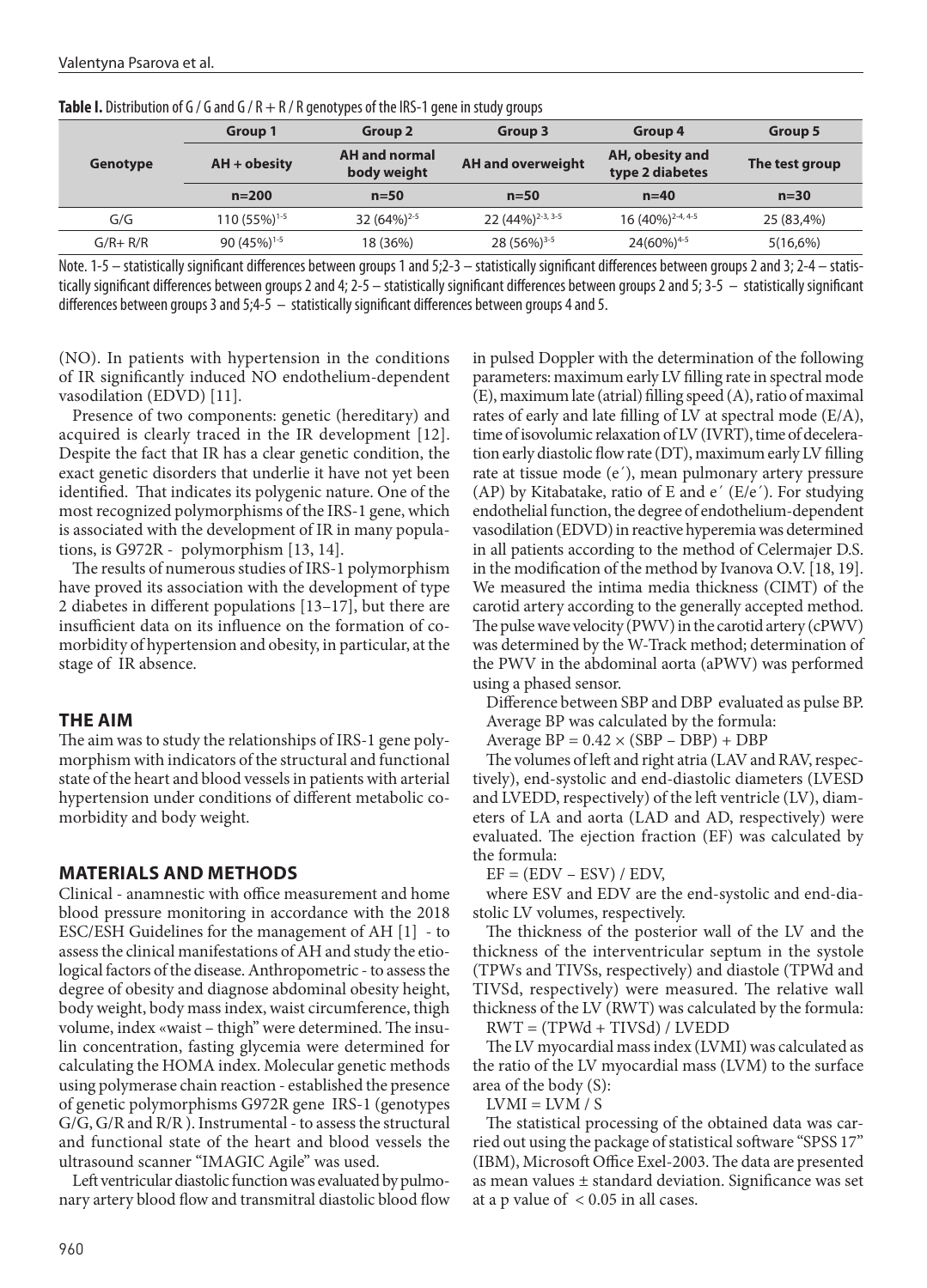Table II. Comparative evaluation of hemodynamic parameters of obese hypertensive patients and obese hypertensive patients with type 2 diabetes depending on the genotypes G / G and G / R  $+$  R / R of the IRS-1 gene

|                                            | $AH + obsity$      |                    |       | AH + obesity + type 2 diabetes |                    |              |  |
|--------------------------------------------|--------------------|--------------------|-------|--------------------------------|--------------------|--------------|--|
| <b>Indicators</b>                          | G/G                | $G/R + R/R$        | p     | G/G                            | $G/R + R/R$        | $\mathbf{p}$ |  |
|                                            | $n = 110$          | $n = 90$           |       | $n = 16$                       | $n = 24$           |              |  |
| Weight [kg]                                | $97,15 \pm 10,77$  | $105,41 \pm 9,08$  | 0,000 | $103,25 \pm 7,85$              | 100,63±7,64        | 0,199        |  |
| BMI [kg/m2]                                | $33,36 \pm 2,76$   | $36,58 \pm 1,49$   | 0,000 | $34,49 \pm 0,40$               | $36,01 \pm 1,05$   | 0,003        |  |
| Waist [cm]                                 | $106,70 \pm 7,61$  | $108,79 \pm 7,30$  | 0,051 | $107,56 \pm 0,73$              | 105,71 ±9,47       | 0,122        |  |
| Hip [cm]                                   | $117,34 \pm 8,84$  | $114,14 \pm 7,45$  | 0,007 | $107,38 \pm 6,62$              | $110,58 \pm 6,88$  | 0,163        |  |
| Waist-to-hip ratio                         | $0,92 \pm 0,11$    | $0,96 \pm 0,10$    | 0,005 | $1,00 \pm 0,11$                | $0,96 \pm 0,09$    | 0,126        |  |
| <b>HOMA-IR</b>                             | $3,03 \pm 1,15$    | $3,87 \pm 1,38$    | 0,000 | $6,16 \pm 0,97$                | $9,04 \pm 0,86$    | 0,000        |  |
| SBP [mm Hg]                                | $172,74 \pm 4,08$  | $171,74 \pm 4,75$  | 0,102 | $166,38 \pm 2,90$              | $166,17 \pm 2,79$  | 0,772        |  |
| DBP [mm Hg]                                | $101,69 \pm 3,16$  | $101,17 \pm 2,92$  | 0,228 | $98,63 \pm 1,86$               | $99,33 \pm 1,76$   | 0,199        |  |
| Heart rate [bpm]                           | $71,65 \pm 1,88$   | $71,80 \pm 1,95$   | 0,571 | $72,56 \pm 1,36$               | $72,75 \pm 1,45$   | 0,825        |  |
| Pulse BP [mm Hg]                           | $71,05 \pm 3,69$   | $70,58 \pm 4,32$   | 0,110 | $67,75 \pm 3,96$               | $66,83 \pm 3,61$   | 0,334        |  |
| Average BP [mm Hg]                         | $131,53 \pm 3,08$  | $131,39 \pm 3,14$  | 0,511 | $127,08 \pm 1,31$              | $127,40 \pm 1,38$  | 0,709        |  |
| CIMT [mm]                                  | $0,88 \pm 0,08$    | $0,95 \pm 0,08$    | 0,000 | $0,93 \pm 0,09$                | $0,98 \pm 0,05$    | 0,037        |  |
| CIMT bifurcation [mm]                      | $1,34 \pm 0,16$    | $1,38 \pm 0,15$    | 0,076 | $1,34 \pm 0,13$                | $1,37 \pm 0,18$    | 0,610        |  |
| cPWV [m/s]                                 | $8,34 \pm 1,01$    | $8,85 \pm 1,11$    | 0,001 | $8,87 \pm 0,94$                | $9,03 \pm 1,07$    | 0,669        |  |
| aPWV [m/s]                                 | $8,36 \pm 0,97$    | $8,63 \pm 1,14$    | 0,077 | $9,12 \pm 1,23$                | $8,94 \pm 1,32$    | 0,825        |  |
| EDVD (%)                                   | $7,09 \pm 1,24$    | $6,69 \pm 1,01$    | 0,015 | $6,76 \pm 0,60$                | $6,51 \pm 0,67$    | 0,264        |  |
| TIVSd [cm]                                 | $1,15 \pm 0,12$    | $1,20 \pm 0,11$    | 0,008 | $1,16 \pm 0,06$                | $1,20 \pm 0,10$    | 0,314        |  |
| TIVSs [cm]                                 | $1,44 \pm 0,16$    | $1,50 \pm 0,14$    | 0,005 | $1,39 \pm 0,09$                | $1,48 \pm 0,12$    | 0,008        |  |
| TPWd [cm]                                  | $1,17 \pm 0,13$    | $1,20 \pm 0,15$    | 0,176 | $1,16 \pm 0,10$                | $1,19 \pm 0,15$    | 0,508        |  |
| TPWs [cm]                                  | $1,58 \pm 0,32$    | $1,64 \pm 0,38$    | 0,222 | $1,44 \pm 0,18$                | $1,57 \pm 0,32$    | 0,147        |  |
| LVEDD[cm]                                  | $4,84 \pm 0,33$    | $4,95 \pm 0,34$    | 0,017 | $4,7 \pm 0,16$                 | $4,96 \pm 0,39$    | 0,036        |  |
| LVESD[cm]                                  | $3,17 \pm 0,26$    | $3,28 \pm 0,27$    | 0,006 | $3,09 \pm 0,13$                | $3,27 \pm 0,34$    | 0,126        |  |
| EDV [mL]                                   | $110,34 \pm 18,31$ | $116,54 \pm 19,54$ | 0,022 | $103,20 \pm 8,54$              | 116,93 ± 21,99     | 0,036        |  |
| ESV [mL]                                   | $40,51 \pm 8,53$   | $43,81 \pm 9,17$   | 0,010 | $37,83 \pm 3,85$               | $43,99 \pm 11,69$  | 0,126        |  |
| EF (%)                                     | $63,35 \pm 3,64$   | $62,55 \pm 2,84$   | 0,089 | $63,33 \pm 2,34$               | $62,76 \pm 3,30$   | 0,858        |  |
| LVM [g]                                    | 254,43 ±64,97      | 276,17 ±68,38      | 0,023 | 240,34 ± 29,25                 | 274,81 ±67,58      | 0,090        |  |
| LVMI $[g/m^2]$                             | $122,22 \pm 30,37$ | 128,79 ±32,23      | 0,140 | $113,68 \pm 13,71$             | $130,27 \pm 31,53$ | 0,038        |  |
| <b>RWT</b>                                 | $0,48 \pm 0,04$    | $0,48 \pm 0,05$    | 0,716 | $0,49 \pm 0,03$                | $0,48 \pm 0,04$    | 0,517        |  |
| LAD [mm]                                   | $38,44 \pm 3,07$   | $38,07 \pm 3,40$   | 0,419 | $38,01 \pm 4,04$               | $33,19 \pm 1,44$   | 0,270        |  |
| AD [mm]                                    | $33,31 \pm 1,83$   | $32,92 \pm 0,83$   | 0,205 | $32,66 \pm 0,81$               | $17,18 \pm 3,51$   | 0,581        |  |
| Mean pulmonary AP<br>[mm Hg] by Kitabatake | $16,12 \pm 3,48$   | $16,50 \pm 2,87$   | 0,400 | $17,30 \pm 2,71$               | $17,18 \pm 3,51$   | 0,923        |  |
| RAV [mL]                                   | $40,13 \pm 5,34$   | $38,53 \pm 3,86$   | 0,018 | $37,44 \pm 2,84$               | $39,55 \pm 5,02$   | 0,362        |  |
| LAV [mL]                                   | $52,51 \pm 5,21$   | $51,41 \pm 4,57$   | 0,121 | $50,56 \pm 3,37$               | $52,19 \pm 3,60$   | 0,544        |  |
| $e^{\prime}$ [cm/s]                        | $11,58 \pm 2,34$   | $11,38 \pm 2,09$   | 0,537 | $10,83 \pm 2,68$               | $10,96 \pm 1,69$   | 0,679        |  |
| E[cm/s]                                    | $67,01 \pm 12,30$  | $66,95 \pm 6,93$   | 0,970 | $64,01 \pm 7,33$               | $68,49 \pm 12,43$  | 0,143        |  |
| A[cm/s]                                    | $79,78 \pm 11,84$  | $77,32 \pm 9,33$   | 0,110 | $75,30 \pm 8,95$               | $72,42 \pm 12,54$  | 0,314        |  |
| E/A                                        | $0,85 \pm 0,18$    | $0,87 \pm 0,11$    | 0,330 | $0,85 \pm 0,08$                | $0,97 \pm 0,24$    | 0,095        |  |
| DT[s]                                      | $0,16 \pm 0,11$    | $0,15 \pm 0,07$    | 0,435 | $0,15 \pm 0,04$                | $0,15 \pm 0,04$    | 1,000        |  |
| IVRT [s]                                   | $0,12 \pm 0,02$    | $0,12 \pm 0,03$    | 0,896 | $0,11 \pm 0,02$                | $0,10 \pm 0,02$    | 0,155        |  |
| E/e'                                       | $5,91 \pm 1,12$    | $6,05 \pm 1,13$    | 0,374 | $6,26 \pm 1,78$                | $6,47 \pm 1,78$    | 0,517        |  |

BP - blood pressure; DBP - diastolic blood pressure; SBP - systolic blood pressure; A - maximum late (atrial) filling speed; AP - artery pressure; DT - time of deceleration early diastolic flow rate; E - filling rate in spectral mode; e - maximum early LV filling rate at tissue mode; E/A - ratio of maximal rates of early and late filling of LV at spectral mode; E/e - ratio of E and e; IVRT - time of isovolumic relaxation of LV; EDVD - endothelium-dependent vasodilatation; EF - ejection fraction; CA - carotid artery; IMT - intima-media thickness; LVM - left ventricular mass; LVMI - left ventricular mass index; PWV - pulse wave velocity (cPWV – carotid artery, aPWV - abdominal aorta ); RAV - right atrial volume; LAV - left atrial volume; TIVSd - thickness of the interventricular septum (diastole); TIVSs - thickness of the interventricular septum (systole); TPWd - thickness of the posterior wall of the left ventricle in diastole; TPWs - the thickness of the posterior wall of the left ventricle in systole; LVEDD - end-diastolic diameters; LVESD - end-systolic diameters; EDV - end-diastolic volume; ESD - end-systolic volume; RWT - relative wall thickness; LAD - left atrial diameter; AD - aortic diameter.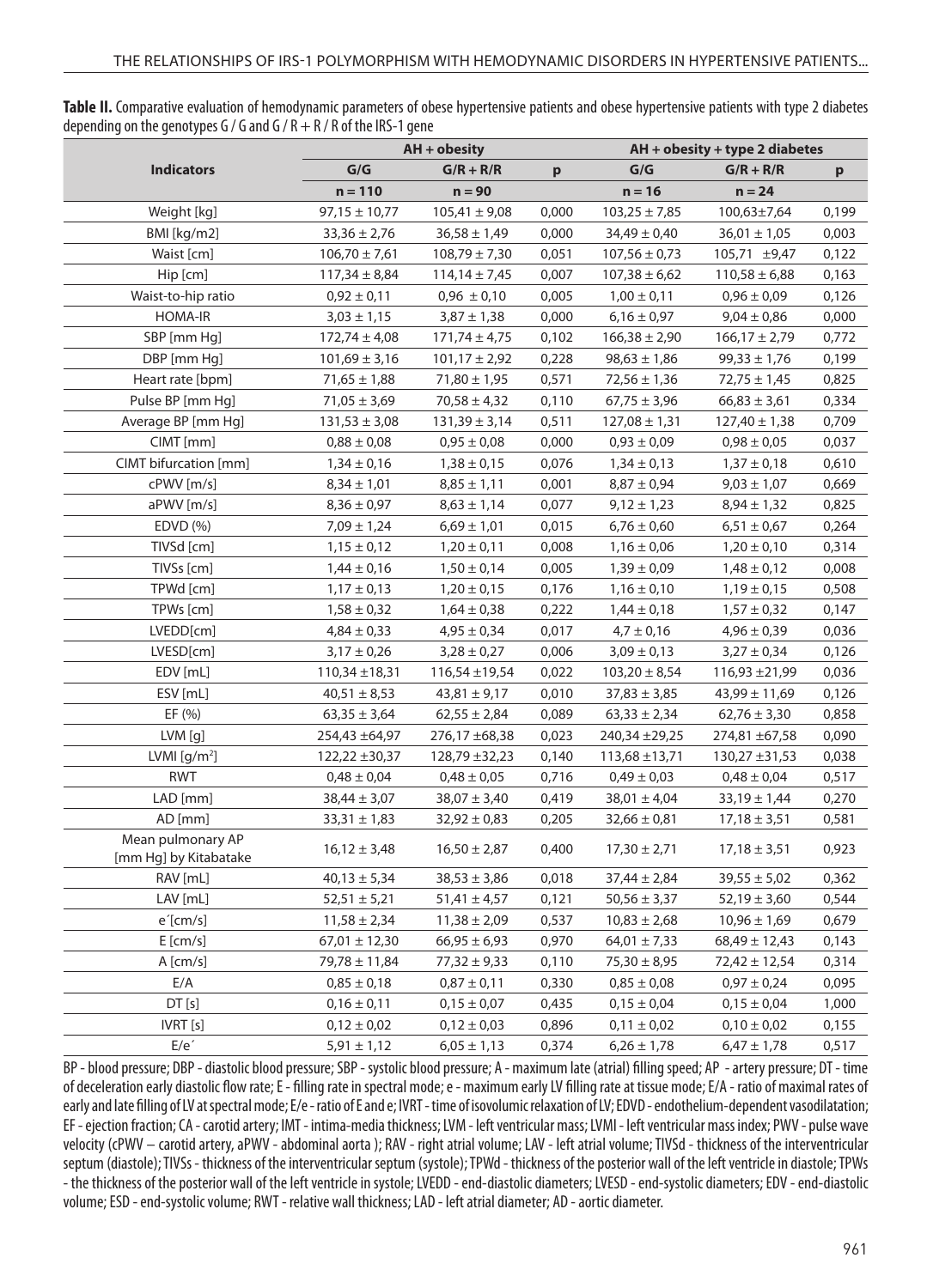**Table III.** Comparative evaluation of hemodynamic parameters of hypertensive patients with normal BMI and hypertensive overweight patients depending on the genotypes G / G and G / R + R / R of the IRS-1 gene

|                                            | AH + normal weight |                    |       | AH + overweight    |                    |              |
|--------------------------------------------|--------------------|--------------------|-------|--------------------|--------------------|--------------|
| <b>Indicators</b>                          | G/G                | $G/R + R/R$        |       | G/G                | $G/R + R/R$        |              |
|                                            | $n = 32$           | $n = 18$           | p     | $n = 22$           | $n = 28$           | $\mathbf{p}$ |
| Weight [kg]                                | $68,06 \pm 5,20$   | $70,39 \pm 6,58$   | 0,275 | $77,77 \pm 7,31$   | $85,39 \pm 8,25$   | 0,001        |
| BMI [kg/m2]                                | $23,76 \pm 0,75$   | $23,83 \pm 0,78$   | 0,824 | $27,02 \pm 1,53$   | $28,46 \pm 1,59$   | 0,002        |
| Waist [cm]                                 | $79,22 \pm 6,38$   | $76,67 \pm 4,79$   | 0,192 | $80,18 \pm 6,49$   | $81,57 \pm 6,81$   | 0,564        |
| Hip [cm]                                   | $95,44 \pm 6,08$   | $98,33 \pm 5,51$   | 0,075 | $98,00 \pm 6,75$   | $97,00 \pm 5,20$   | 0,755        |
| Waist-to-hip ratio                         | $0,83 \pm 0,08$    | $0,81 \pm 0,06$    | 0,061 | $0,82 \pm 0,08$    | $0,84 \pm 0,06$    | 0,385        |
| <b>HOMA-IR</b>                             | $1,98 \pm 0,36$    | $2,81 \pm 0,22$    | 0,000 | $2,09 \pm 0,32$    | $2,82 \pm 0,42$    | 0,000        |
| SBP [mm Hg]                                | $168,56 \pm 5,24$  | $170,56 \pm 3,13$  | 0,102 | $171,00 \pm 4,78$  | $172,61 \pm 3,95$  | 0,201        |
| DBP [mm Hg]                                | $101,41 \pm 2,94$  | $101,41 \pm 2,17$  | 0,132 | $100,77 \pm 1,97$  | $101,86 \pm 2,89$  | 0,287        |
| Heart rate [bpm]                           | $71,59 \pm 2,14$   | $71,59 \pm 1,72$   | 0,176 | $72,23 \pm 1,85$   | $71,64 \pm 2,16$   | 0,423        |
| Pulse BP [mm Hg]                           | $67,16 \pm 4,29$   | $69,16 \pm 4,58$   | 0,069 | $69,23 \pm 5,00$   | $70,75 \pm 2,96$   | 0,209        |
| Average BP [mm Hg]                         | $128,45 \pm 3,47$  | $127,65 \pm 1,32$  | 0,107 | $130,01 \pm 2,40$  | $131,57 \pm 3,04$  | 0,204        |
| CIMT [mm]                                  | $0,81 \pm 0,10$    | $0,81 \pm 0,12$    | 0,002 | $0,82 \pm 0,09$    | $0,91 \pm 0,08$    | 0,000        |
| CIMT bifurcation [mm]                      | $1,12 \pm 0,19$    | $1,12 \pm 0,23$    | 0,002 | $1,23 \pm 0,18$    | $1,26 \pm 0,13$    | 0,605        |
| cPWV [m/s]                                 | $7,40 \pm 0,67$    | $7,40 \pm 1,48$    | 0,013 | $7,75 \pm 0,90$    | $7,86 \pm 0,72$    | 0,682        |
| aPWV [m/s]                                 | $8,04 \pm 0,83$    | $8,04 \pm 1,23$    | 0,176 | $8,39 \pm 0,75$    | $8,17 \pm 0,61$    | 0,319        |
| EDVD (%)                                   | $9,03 \pm 1,08$    | $9,03 \pm 1,70$    | 0,004 | $8,46 \pm 1,12$    | $8,46 \pm 0,92$    | 0,815        |
| TIVSd [cm]                                 | $1,10 \pm 0,11$    | $1,11 \pm 0,10$    | 0,856 | $1,10 \pm 0,09$    | $1,15 \pm 0,07$    | 0,033        |
| TIVSs [cm]                                 | $1,50 \pm 0,16$    | $1,48 \pm 0,16$    | 0,754 | $1,47 \pm 0,12$    | $1,46 \pm 0,12$    | 0,907        |
| TPWd [cm]                                  | $1,11 \pm 0,09$    | $1,15 \pm 0,08$    | 0,102 | $1,09 \pm 0,11$    | $1,15 \pm 0,11$    | 0,077        |
| TPWs [cm]                                  | $1,65 \pm 0,30$    | $1,59 \pm 0,23$    | 0,592 | $1,\!51\pm0,\!28$  | $1,53 \pm 0,22$    | 0,653        |
| LVEDD[cm]                                  | $4,78 \pm 0,22$    | $4,83 \pm 0,24$    | 0,379 | $4,78 \pm 0,26$    | $4,97 \pm 0,26$    | 0,007        |
| LVESD[cm]                                  | $3,09 \pm 0,16$    | $3,14 \pm 0,21$    | 0,621 | $3,13 \pm 0,19$    | $3,22 \pm 0,20$    | 0,109        |
| EDV [mL]                                   | $106,54 \pm 12,21$ | $109,32 \pm 13,32$ | 0,379 | $107,10 \pm 14,17$ | $116,94 \pm 14,31$ | 0,007        |
| ESV [mL]                                   | $37,75 \pm 4,82$   | $39,31 \pm 6,78$   | 0,621 | $39,10 \pm 5,75$   | $41,83 \pm 6,17$   | 0,109        |
| EF $(% )$                                  | $64,57 \pm 2,19$   | $64,16 \pm 2,35$   | 0,880 | $63,45 \pm 3,20$   | $64,26 \pm 2,61$   | 0,482        |
| LVM [g]                                    | 227,64 ±33,55      | 239,65 ±29,96      | 0,157 | 227,93 ± 35,61     | 259,80 ±40,32      | 0,007        |
| LVMI $[g/m^2]$                             | $128,11 \pm 19,57$ | 131,42 ±15,89      | 0,518 | $120,69 \pm 16,83$ | 130,21 ±17,85      | 0,068        |
| <b>RWT</b>                                 | $0,47 \pm 0,03$    | $0,47 \pm 0,04$    | 0,671 | $0,46 \pm 0,03$    | $0,46 \pm 0,03$    | 0,274        |
| LAD [mm]                                   | $34,02 \pm 2,55$   | $32,28 \pm 7,62$   | 0,092 | $37,99 \pm 3,29$   | $37,10 \pm 1,95$   | 0,637        |
| AD [mm]                                    | $33,10 \pm 0,92$   | $32,91 \pm 0,79$   | 0,223 | $32,75 \pm 1,96$   | $13,97 \pm 1,40$   | 0,056        |
| Mean pulmonary AP<br>[mm Hg] by Kitabatake | $13,18 \pm 2,41$   | $13,77 \pm 3,42$   | 0,701 | $14,50 \pm 2,45$   | $13,97 \pm 1,40$   | 0,274        |
| RAV [mL]                                   | $39,16 \pm 3,21$   | $38,61 \pm 2,82$   | 0,223 | $37,36 \pm 5,34$   | $40,09 \pm 5,07$   | 0,097        |
| LAV [mL]                                   | $46,29 \pm 4,18$   | $44,82 \pm 3,94$   | 0,115 | $46,06 \pm 5,06$   | $48,05 \pm 2,88$   | 0,237        |
| $e^{\prime}$ [cm/s]                        | $12,16 \pm 2,34$   | $12,40 \pm 2,74$   | 0,770 | $12,36 \pm 2,60$   | $12,88 \pm 3,15$   | 0,674        |
| E[cm/s]                                    | $66,36 \pm 8,10$   | $66,37 \pm 11,13$  | 0,679 | $70,67 \pm 11,97$  | $65,78 \pm 11,20$  | 0,305        |
| A [cm/s]                                   | $76,51 \pm 11,73$  | $83,11 \pm 8,01$   | 0,054 | $71,27 \pm 9,10$   | $80,62 \pm 12,03$  | 0,004        |
| E/A                                        | $0,89 \pm 0,18$    | $0,80 \pm 0,12$    | 0,056 | $1,00 \pm 0,16$    | $0,82 \pm 0,13$    | 0,001        |
| DT[s]                                      | $0,26 \pm 0,36$    | $0,19 \pm 0,18$    | 0,524 | $0,15 \pm 0,03$    | $0,14 \pm 0,03$    | 0,324        |
| IVRT [s]                                   | $0,11 \pm 0,02$    | $0,11 \pm 0,02$    | 0,701 | $0,11 \pm 0,01$    | $0,10 \pm 0,02$    | 0,229        |
| E/e'                                       | $5,64 \pm 1,18$    | $5,58 \pm 1,44$    | 0,808 | $5,72 \pm 1,38$    | $5,75 \pm 1,76$    | 0,422        |

BP - blood pressure; DBP - diastolic blood pressure; SBP - systolic blood pressure; A - maximum late (atrial) filling speed; AP - artery pressure; DT - time of deceleration early diastolic flow rate; E - filling rate in spectral mode; e - maximum early LV filling rate at tissue mode; E/A - ratio of maximal rates of early and late filling of LV at spectral mode; E/e - ratio of E and e; IVRT - time of isovolumic relaxation of LV; EDVD - endothelium-dependent vasodilatation; EF - ejection fraction; CA - carotid artery; IMT - intima-media thickness; LVM - left ventricular mass; LVMI - left ventricular mass index; PWV - pulse wave velocity (cPWV – carotid artery, aPWV - abdominal aorta ); RAV - right atrial volume; LAV - left atrial volume; TIVSd - thickness of the interventricular septum (diastole); TIVSs - thickness of the interventricular septum (systole); TPWd - thickness of the posterior wall of the left ventricle in diastole; TPWs - the thickness of the posterior wall of the left ventricle in systole; LVEDD - end-diastolic diameters; LVESD - end-systolic diameters; EDV - end-diastolic volume; ESD - end-systolic volume; RWT - relative wall thickness; LAD - left atrial diameter; AD - aortic diameter.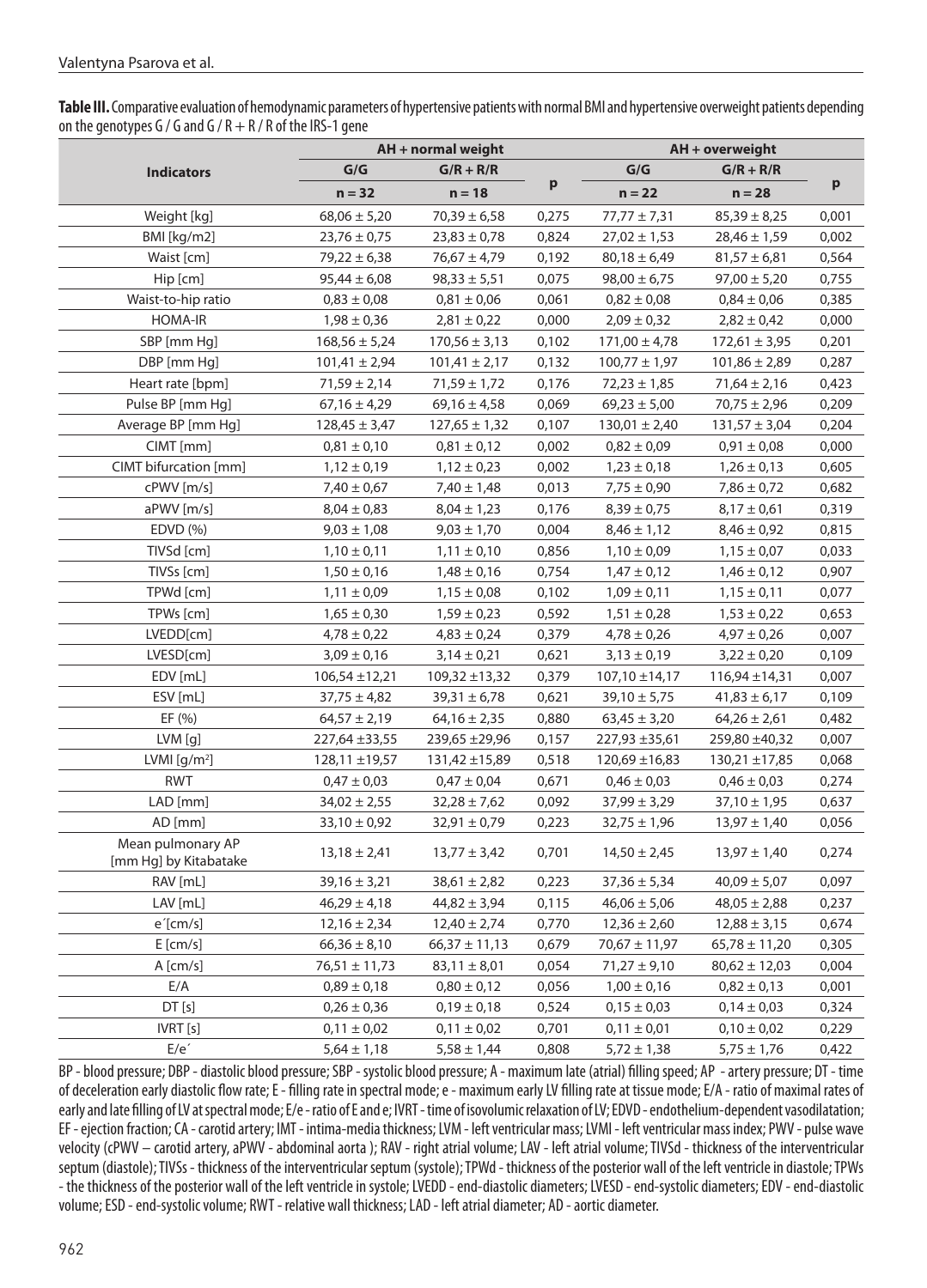The study protocol was approved by the Ethics Committee. All participants were informed about the aim of the study and signed a written consent form.

## **RESULTS**

According to the objectives of the study, 340 patients aged 45-55 were surveyed. Group 1 included 200 patients with AH with class I - II obesity, group 2 - 50 patients with AH and normal body weight, group 3 - 50 patients with AH and overweight, group 4 - 40 patients with AH, obesity and type 2 diabetes. The test group consisted of 30 healthy individuals without AH and obesity, according to the clinical-instrumental study data. Groups were formed by age and gender.

The prevalence of genotypes G/R and R/R in the polymorphism G972R of the IRS-1 gene in obese hypertensive patients is 45 %, that is 2.7 times higher than in the healthy group, 1.3 times higher than in the group with normal body weight and, accordingly, less 1.2 times and 1.3 times than in the group with excess body weight and triple comorbidity (AH, obesity and type 2 diabetes). The prevalence of G/G genotype in the G972R polymorphism of the IRS-1 gene in patients with AH with obesity is, respectively, 1.2 times and 1.5 times less than in patients with normal body weight and a group of healthy people, but 1. 4 times more than with triple comorbidity. (Tab. I).

Hypertensive patients with obesity (Group 1), carriers of G/R and R/R genotypes displayed more severe vascular remodeling (higher CIMT ( $p = 0,000$ ), cPWV ( $p = 0,001$ ) and lower EDVD  $(p = 0.015)$  and cardiac remodeling (larger sizes: TIVSd ( $p = 0,008$ ), TIVSs ( $p = 0,005$ ), LVEDD  $(p = 0.017)$ , LVESD (p=0.006), EDV(p = 0.022), ESV (p = 0,010) and LVM ( $p = 0.023$ ) compared with G/G genotype carriers. (Tab. II).

The presence of  $G/R + R/R$  genotypes in hypertensive patients with normal body weight (Group 2) was associated with an increase in CIMT ( $p = 0.002$ ), cPWV ( $p = 0.002$ ) and lower EDVD ( $p = 0.004$ ) compared with G/G genotype carriers. (Tab. III).

Overweight (Group 3) carriers of the G/R + R/R genotypes were characterized by enlargement of LVM ( $p =$ 0.007) and its sizes (LVEDD, EDV ( $p = 0.007$  for both indicators)), a higher CIMT indicator ( $p = 0.000$ ), but this effect was less than in the comorbidity of hypertension and obesity. (Tab. III).

In hypertensive patients with triple comorbidity, the presence of  $G/R + R/R$  genotypes was associated with an increase in left ventricular sizes, LVMI ( $p = 0.038$ ) and CIMT ( $p = 0.037$ ). (Tab. II).

## **DISCUSSION**

Arterial hypertension (AH) is referred to as "regulatory disease" in which the activity and interaction of neurohumoral factors of blood pressure are disrupted, leading to structural changes in the heart and blood vessels. A feature of hypertensive heart in patients with metabolic syndrome (MS) is left ventricular hypertrophy (LVH), inadequate blood pressure, as metabolic disorders themselves lead to structural and functional changes in the myocardium, myocardial microcirculation disorders and can provoke relaxation and myocardial infarction. This, in turn, contributes to the formation of left ventricular (LV) diastolic dysfunction and diastolic heart failure (HF) [20, 21].

Detection of marker gene polymorphisms associated with both CVD risk and overweight is due to the need to further study the contribution of the hereditary component to the pathogenesis of cardiovascular remodeling and the reasonable need to develop new methods for early diagnosis and treatment of non-resistant and resistant hypertension [22].

According to the results of the presented part of the scientific work in all studied groups, regardless of body weight and metabolic comorbidity, the IRS-1 polymorphism is more associated with the progression of the vascular remodeling than the cardiac one.

This proves the need for genetic screening of IRS-1 in patients with hypertension to detect  $G/R + R/R$  genotypes in order to strengthen control over the state of neurohumoral factors associated with the progression of cardiovascular remodeling in these groups of patients.

#### **CONCLUSIONS**

The relationships of IRS-1 polymorphism with indicators of cardiovascular remodeling in hypertensive patients depending on body weight and the presence of various metabolic comorbidity have been established.

#### **REFERENCES**

- 1. Williams B., Mancia G., Spiering W. et al. 2018 ESC/ESH guidelines for the management of arterial hypertension: the Task Force for the management of arterial hypertension of the European Society of Cardiology and the European Society of Hypertension. J Hypertens. 2018;36(10):1953-2041.
- 2. Whelton P.K., Carey R.M., Aronow W.S. et al. 2017 ACC/AHA/AAPA/ABC/ ACPM/AGS/APhA/ ASH/ASPC/NMA/PCNA guideline for the prevention, detection, evaluation, and management of high blood pressure in adults: a report of the American College of Cardiology/American Heart Association Task Force on Clinical Practice Guidelines. Hypertension. 2018;71(6):e13-115.
- 3. Conen D., Cheng S., Steiner L.L. et al. Association of 77 polymorphisms in 52 candidate genes with blood pressure progression and incident hypertension: the Women's Genome Health Study. J Hypertens. 2009;27(3):476-83.
- 4. Baranov V.S., Baranova E.V. Genom cheloveka, epigenetika mnogofaktornyih bolezney i personifitsirovannaya meditsina [Human genome, epigenetics of complex diseases, and personalized medicine]. Biosphere. 2012;4(1):76-85. (in Russian).
- 5. Puzyirev V.P. Meditsinskaya patogenetika [Medical pathogenetics]. Vavilov Journal of Genetics and Breeding. 2014;18(1): 7-21. (in Russian).
- 6. Delles C., Padmanabhan S. Genetics and Hypertension: Is It Time to Change My Practice? Canadian Journal of Cardiology. 2012;28:296–304.